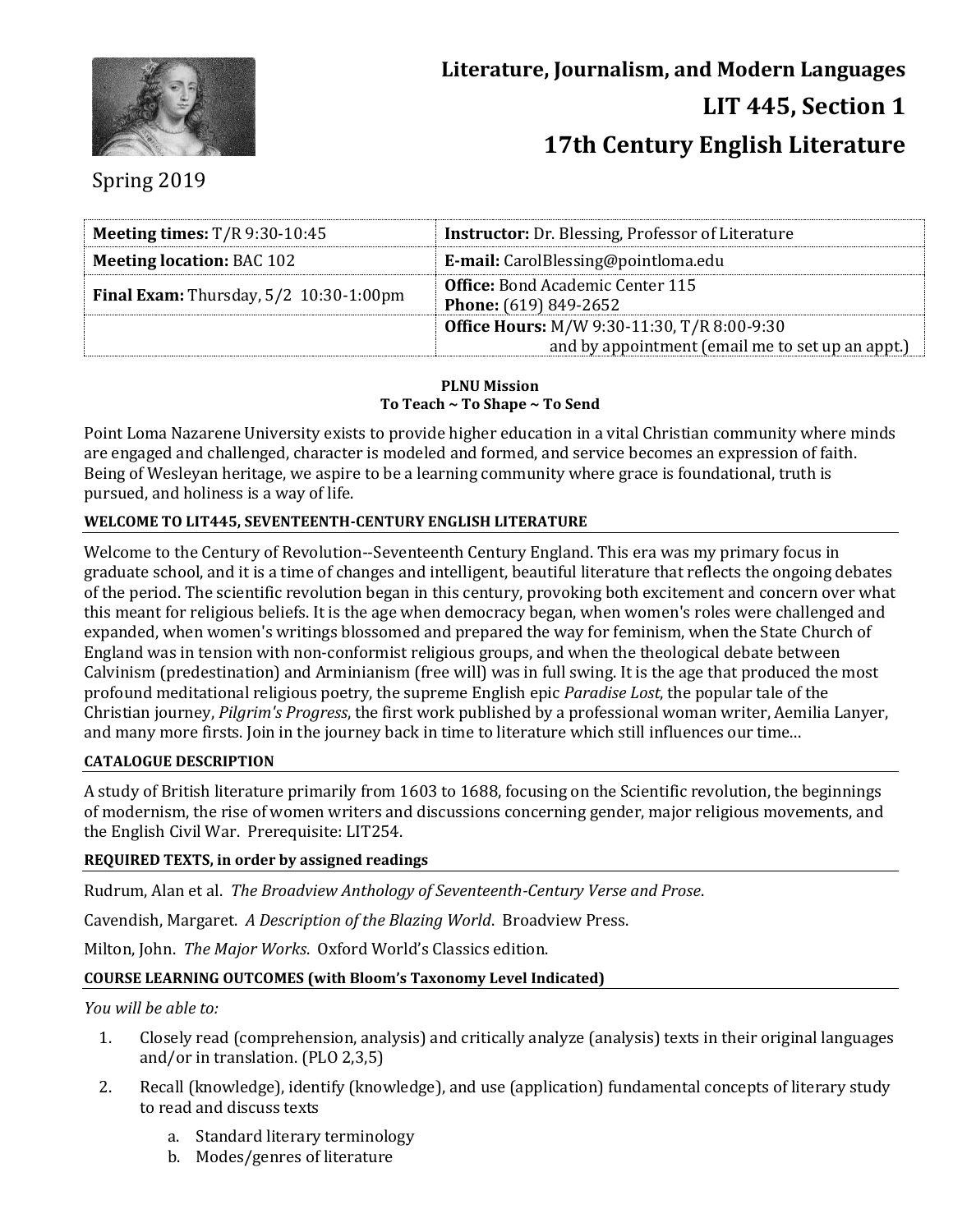- c. Elements of literary genres
- d. Literary periods (dates, writers, characteristics, and important developments)
- e. Contemporary critical approaches
- f. Extra-literary research (PLO 2,3,5)
- 3. Analyze (analysis) the social, cultural, ethnic, gendered, and/or historical contexts of the works and their authors, and connect (synthesis, evaluation) the texts with their own lives. (PLO 1)
- 4. Create (synthesis, evaluation) detailed and informed textual analysis of literary works employing secondary sources and applying concepts of literary study and literary theory. (PLO 3,4)

## **ALIGNMENT OF STUDENT LEARNING OUTCOMES & COURSE ASSESSMENTS**

| <b>PLO</b>                                                                                                                                                                                                                                                                                                                                                                                                                                                                                   | CL <sub>0</sub>                                                                                                                                                                                                                                                                                                                                                                                                                                                                                                                                      | <b>Assessments</b>                                                                                               |
|----------------------------------------------------------------------------------------------------------------------------------------------------------------------------------------------------------------------------------------------------------------------------------------------------------------------------------------------------------------------------------------------------------------------------------------------------------------------------------------------|------------------------------------------------------------------------------------------------------------------------------------------------------------------------------------------------------------------------------------------------------------------------------------------------------------------------------------------------------------------------------------------------------------------------------------------------------------------------------------------------------------------------------------------------------|------------------------------------------------------------------------------------------------------------------|
| (PLO 2) Identify and articulate<br>characteristics and trends of diverse<br>literatures and historical periods: dates,<br>styles, authors, and canon formation.                                                                                                                                                                                                                                                                                                                              | (CLO 1) Closely read and critically analyze<br>texts in their original languages and/or in<br>translation.                                                                                                                                                                                                                                                                                                                                                                                                                                           | Analyses<br>Major Paper<br>Final Exam                                                                            |
| (PLO 3) Develop and support close<br>readings of texts using literary theory<br>and terminology.                                                                                                                                                                                                                                                                                                                                                                                             |                                                                                                                                                                                                                                                                                                                                                                                                                                                                                                                                                      |                                                                                                                  |
| (PLO 4) Employ strong rhetorical,<br>literary, and analytical skills in their<br>writing.                                                                                                                                                                                                                                                                                                                                                                                                    |                                                                                                                                                                                                                                                                                                                                                                                                                                                                                                                                                      |                                                                                                                  |
| (PLO 2) Identify and articulate<br>characteristics and trends of diverse<br>literatures and historical periods: dates,<br>styles, authors, and canon formation.<br>(PLO 3) Develop and support close<br>readings of texts using literary theory<br>and terminology.<br>(PLO 4) Employ strong rhetorical,<br>literary, and analytical skills in their<br>writing.<br>(PLO 1) Integrate their literature studies<br>with ongoing reflection and hospitable<br>engagement with a diverse world. | (CLO 2) Recall, identify, and use fundamental<br>concepts of literary study to read and discuss<br>texts:<br>Standard literary terminology<br>a.<br>Modes/genres of literature<br>b.<br>Elements of literary genres<br>C.<br>Literary periods (dates, writers,<br>d.<br>characteristics, and important<br>developments)<br>e. Contemporary critical approaches<br>$f_{\cdot}$<br>Extra-literary research<br>(CLO 3) Analyze the social, cultural, ethnic,<br>gendered, and/or historical contexts of the<br>works and their authors, and connect the | Analyses<br>Major Paper<br><b>Final Exam</b><br>Analyses<br>Oral Presentation<br>Major Paper<br>Conversations in |
|                                                                                                                                                                                                                                                                                                                                                                                                                                                                                              | texts with their own lives.                                                                                                                                                                                                                                                                                                                                                                                                                                                                                                                          | Community<br>Paper<br>Final Exam                                                                                 |
| (PLO 3) Develop and support close<br>readings of texts using literary theory<br>and terminology.                                                                                                                                                                                                                                                                                                                                                                                             | (CLO 4) Create detailed and informed textual<br>analysis of literary works that analyze<br>several of the fundamental concepts of                                                                                                                                                                                                                                                                                                                                                                                                                    | Major Paper<br>Analyses<br>Oral Presentation                                                                     |
| (PLO 5) Present literary analysis to<br>formal audiences, demonstrating<br>strategies for audience engagement and<br>oral communication of written work.                                                                                                                                                                                                                                                                                                                                     | literary study with mastery increasing<br>beyond the 200 course level.                                                                                                                                                                                                                                                                                                                                                                                                                                                                               |                                                                                                                  |
| <b>PLO</b>                                                                                                                                                                                                                                                                                                                                                                                                                                                                                   | CL <sub>0</sub>                                                                                                                                                                                                                                                                                                                                                                                                                                                                                                                                      | <b>Assessments</b>                                                                                               |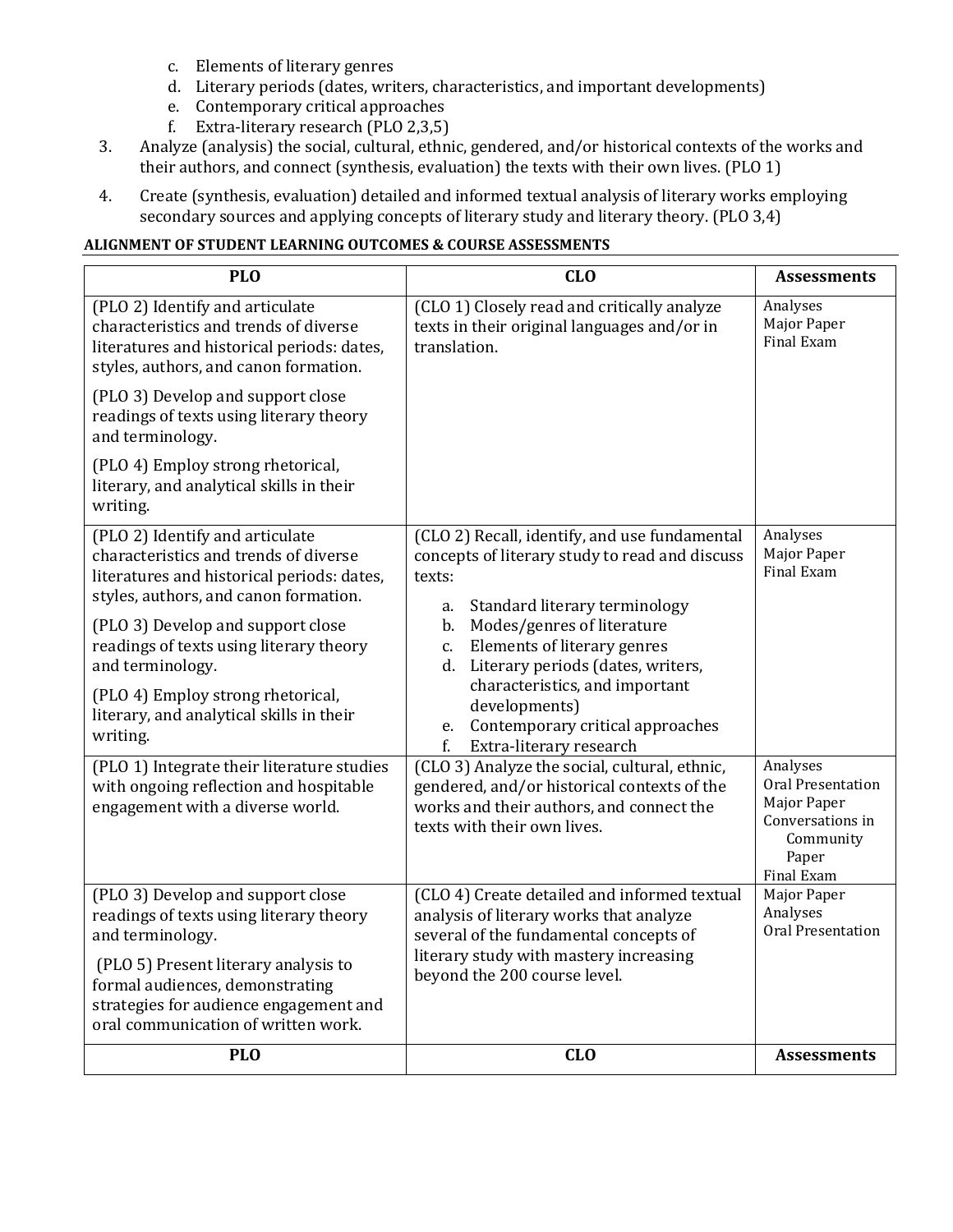#### **COURSE REQUIREMENTS (1000 pts. Possible)**

- Reading of all assigned works before class time.
- Ten analysis papers (see instructions below) (15%) (There are eleven listed; you may skip one)
- One oral presentation in-class (10%)
- Participation in one video project for Conversations and Community: Unity in Faith, Science, & Practice (5%)
- One research paper prospectus—two pages (5%)
- One longer research/critical paper—10 to 12 pages (20%)
- One 600-word essay for Conversations and Community: Unity in Faith, Science, & Practice (10%)
- $\bullet$  Final (20%)
- Quizzes and other writings (such as summaries of critical articles), in-class work (10%)
- Participation and attendance—The class will be conducted largely as a seminar, with your active involvement as the crucial element. (5%)

| <b>GRADE</b> |
|--------------|
| A            |
| A-           |
| B+           |
| B            |
| B-           |
| $C+$         |
| $\mathsf C$  |
| $C -$        |
| D+           |
| D            |
| D-           |
|              |

# **ANALYSIS INSTRUCTIONS**

- Length of each analysis should be 300-350 words (one double-spaced, typed page, Times New Roman 12 pt.)
- Pose a significant question of your own on the reading, in regard to one of these topics: gender, science, nature, or faith
- Write a one-sentence thesis in answer to the question
- Support the thesis with three paragraphs
- End with a one-sentence concluding statement
- Share your analysis papers orally with the class, seminar-style

# **COURSE POLICIES AND PROCEDURES**

**PLNU Academic Accomodations Policy:** While all students are expected to meet the minimum standards for completion of this course as established by the instructor, students with disabilities may require academic adjustments, modifications, or auxiliary aids/services. At Point Loma Nazarene University (PLNU), these students are requested to register with the Disability Resource Center (DRC), located in the Bond Academic Center [\(DRC@pointloma.edu](mailto:DRC@pointloma.edu) or 619-849-2486). The DRC's policies and procedures for assisting such students in the development of an appropriate academic adjustment plan (AP) allows PLNU to comply with Section 504 of the Rehabilitation Act and the Americans with Disabilities Act. Section 504 (a) prohibits discrimination against students with special needs and guarantees all qualified students equal access to and benefits of PLNU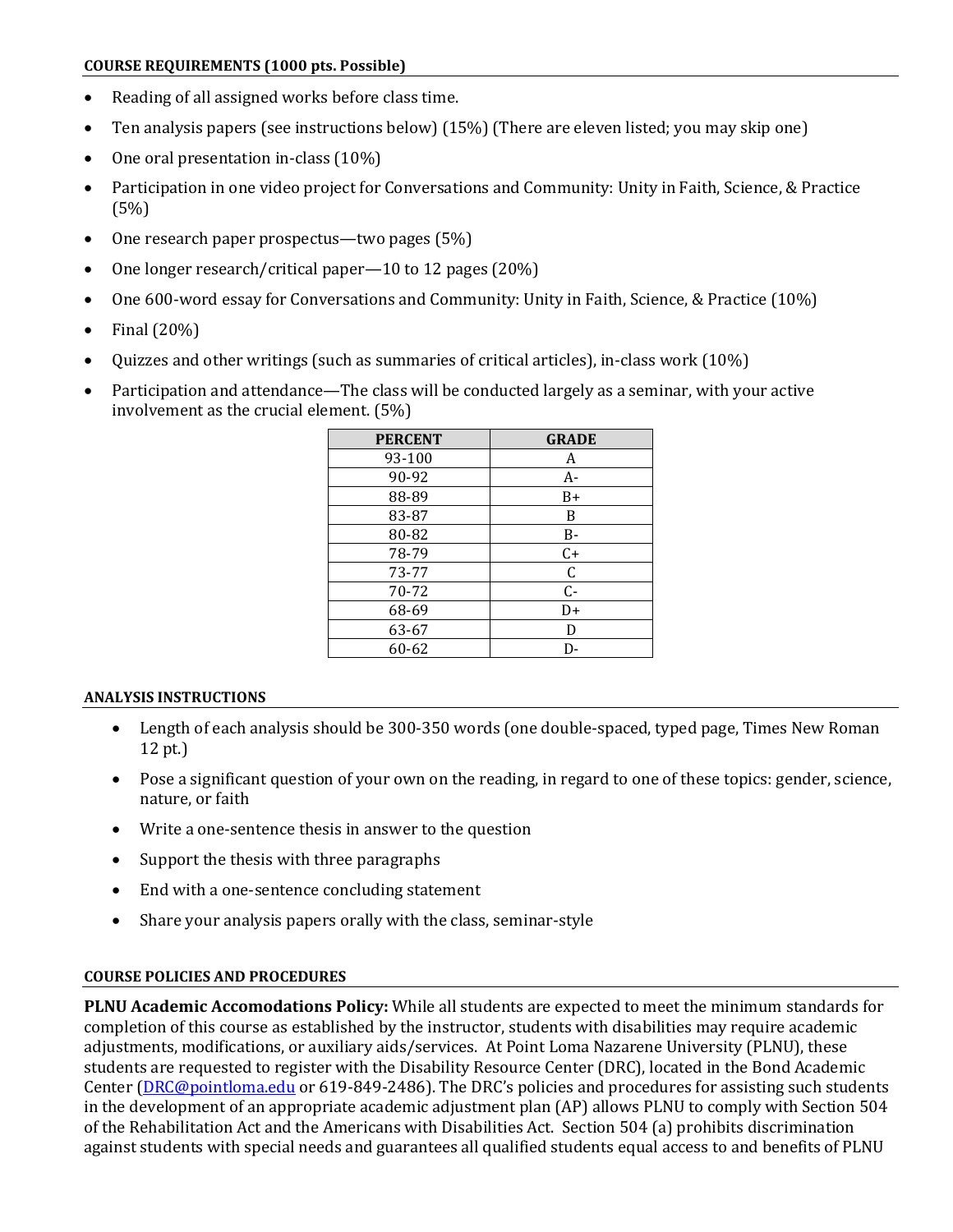programs and activities. After the student files the required documentation, the DRC, in conjunction with the student, will develop an AP to meet that student's specific learning needs. The DRC will thereafter email the student's AP to all faculty who teach courses in which the student is enrolled each semester. The AP must be implemented in all such courses.

If students do not wish to avail themselves of some or all of the elements of their AP in a particular course, it is the responsibility of those students to notify their professor in that course. PLNU highly recommends that DRC students speak with their professors during the first two weeks of each semester about the applicability of their AP in that particular course and/or if they do not desire to take advantage of some or all of the elements of their AP in that course.

**PLNU Academic Honesty Policy:** Students should demonstrate academic honesty by doing original work and by giving appropriate credit to the ideas of others. Academic dishonesty is the act of presenting information, ideas, and/or concepts as one's own when in reality they are the results of another person's creativity and effort. A faculty member who believes a situation involving academic dishonesty has been detected may assign a failing grade for that assignment or examination, or, depending on the seriousness of the offense, for the course. Faculty should follow and students may appeal using the procedure in the university Catalog. See [Academic Policies](http://catalog.pointloma.edu/content.php?catoid=18&navoid=1278) for definitions of kinds of academic dishonesty and for further policy information.

Plagiarism in any form is a violation of Christian and academic values, will not be tolerated, and will at a minimum result in a failure of the assignment; it may result in failure of the course. The following is the LJML Department Policy on Plagiarism:

*The Department of Literature, Journalism, and Modern Languages deems intellectual and academic integrity to be critical to academic success and personal development; therefore, any unethical practice will be detrimental to the student's academic record and moral character. Students who present the work of others, which includes but is not limited to borrowing another student's work, buying a paper, or using the thoughts or ideas of others as if their own (using information in a paper without citation), commit plagiarism. Students will be held accountable for plagiarized material whether the material was plagiarized intentionally or unintentionally. Plagiarized work will result in a failing grade for the assignment and possibly for the course. In either event, a written report will be filed with the department chair and area dean. The dean will review the report and submit it to the provost and the vice president for student development. It will then be placed in the student's academic file.*

**PLNU Copyright Policy:** Point Loma Nazarene University, as a non-profit educational institution, is entitled by law to use materials protected by the US Copyright Act for classroom education. Any use of those materials outside the class may violate the law.

**Attendance:** Please read the Class Attendance section of your PLNU Catalog, carefully. If students miss more than 10% of class meetings (approx. 4 for a MWF course and 3 classes for a TTH course), faculty members may file a written report which may result in de-enrollment from the course. If you miss more than 20% of class meetings (approx. 8 for a MWF course and 6 classes for a TTH course), you may be de-enrolled without notice. De-enrollment may have serious consequences on residence, athletic, and scholarship requirements; it may also necessitate a reduction or loss in your financial aid.

**Public Discourse:** Much of the work we will do in this class is cooperative, by nature of the class discussions and general feedback given to written work and/projects; thus you should think of all your writing and speaking for and in class as public, not private, discourse. By continuing in this class, you acknowledge that your work will be viewed by others in the class. Thinking of our class work as public and shared also gives us the chance to treat one another with gentleness and compassion.

**Maintaining Your Own Class Schedule through Online Registration:** You will be responsible for maintaining your own class schedule. Should you need to drop this or any course, please remember to drop the course before the deadline. If you need to drop a class, be sure to fill out and submit the official forms; simply ceasing to attend may result in a grade of F on your transcript.

**Final Examination Policy:** Successful completion of this class requires taking the final examination **on its scheduled day**. The final examination schedule is posted on the Class Schedules site. No requests for early examinations or alternative days will be approved.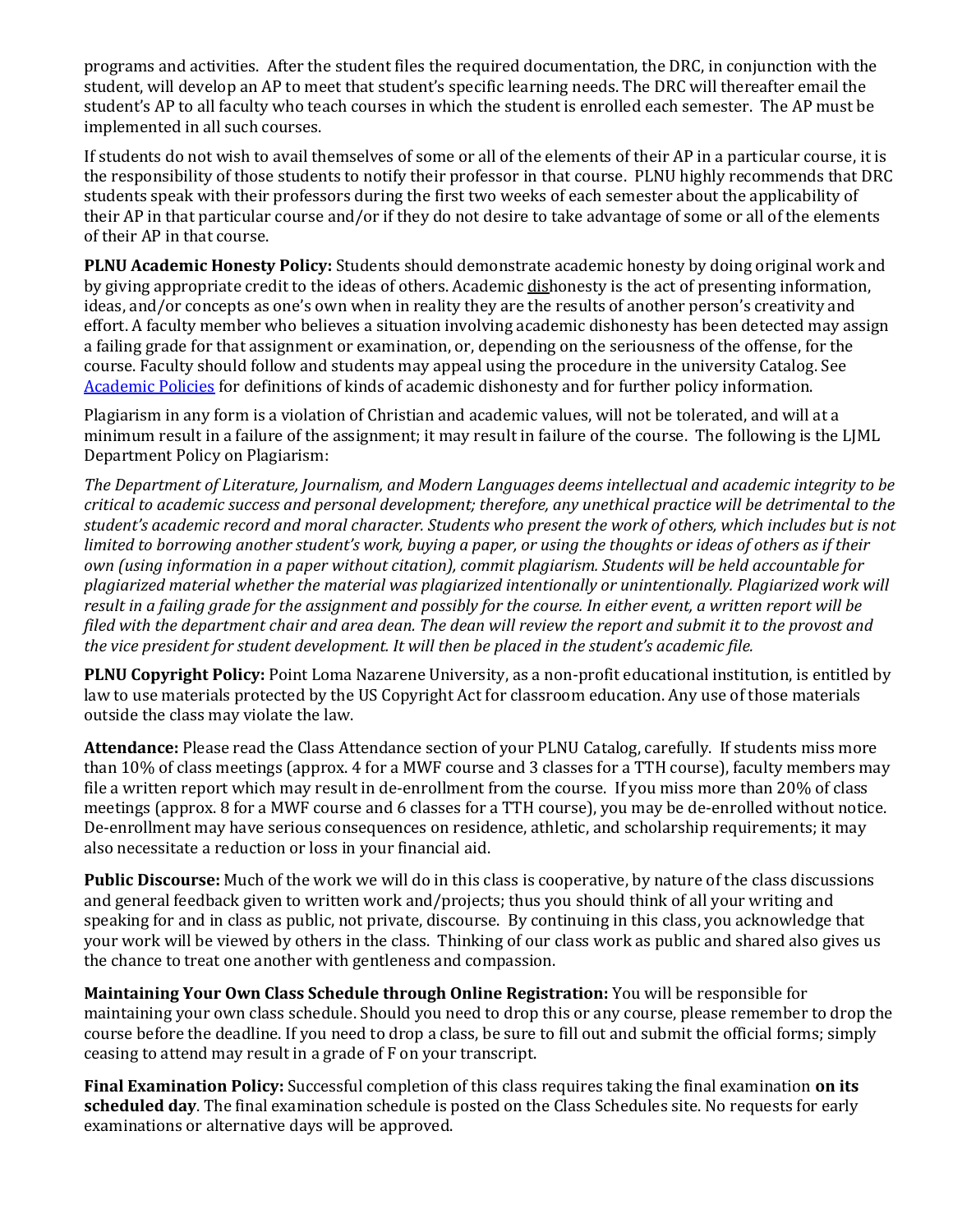**Inclusive Language:** Because the Literature, Journalism, and Modern Language department recognizes the power of language, in its essence and in the ways it may be used either for good or for ill, we ask that all public language used in this course, including written and spoken discourse, be inclusive. This standard is also outlined by all major academic style guides, including MLA, APA, and Chicago, and is the norm in universitylevel work.

**Diversity Statement:** Point Loma Nazarene University is committed to diversity in the classroom, in its publications and in its various organizations and components. Faculty and staff recognize that the diverse backgrounds and perspectives of their colleagues and students are best served through respect toward gender, disability, age, socioeconomic status, ethnicity, race, culture and other personal characteristics. In addition, the department of Literature, Journalism, and Modern Languages is committed to taking a leadership position that calls for promoting a commitment to diversity in and out of the classroom and in the practices of writing, journalism and the study of literature.

# **Class Sessions, Preparation, Assignments, and Technology:**

- a. This is primarily a seminar/discussion course with some background lectures. Bring your ideas, questions, analysis, and insights to class and share them.
- b. You may use your laptop or tablet only for note-taking, not checking email or other activities. If you are using an electronic device, please let me know and have no other "file" open on your reader other than for note-taking.
- **c. All other electronics must be muted or turned off for the entire class period. No texting! Please put your phone away.**
- d. Completion of all assignments is required, and passing the course will be difficult without doing so. Readings and written responses must be prepared in advance of the date scheduled/due and of sufficient length and quality to meet the assignment's requirements and intents. Missed work (quizzes and written responses) may be made up only in truly extenuating circumstances and only if you and I have had a conversation about your situation. No make-up work will be given for missed work.
- e. Late assignments will not be accepted either in person, by delivery, or in my mailbox (unless you and I have communicated prior to the deadline about extenuating circumstances).
- f. It is your responsibility to see to it that I receive your work.
- g. Always keep electronic copies of your work so that you can provide duplicate copies if you need to.

**Email and Canvas:** You are responsible for checking your PLNU email account and Canvas regularly for electronic messages from me (and sometimes from your classmates). You are fully accountable for all course material, announcements, communications that are distributed via email and Canvas; and I will send messages only to these sites. Please let me know if you encounter any technical problems with these sites.

**Extenuating Situations and Grades:** No "Incomplete" grades will be assigned unless extenuating circumstances (e.g., death in the family, automobile accidents, hospitalization) prevail. If you find yourself in such a situation, please contact me immediately and submit any necessary and valid documents to help clarify and document your situation (e.g., doctor's letter on letterhead, funeral service program, police report, etc.).

No Cliff's Notes, Barron's Notes, Spark Notes, Wikipedia, or similar guides are to be used for papers, brought to class, or used as a substitute for the reading.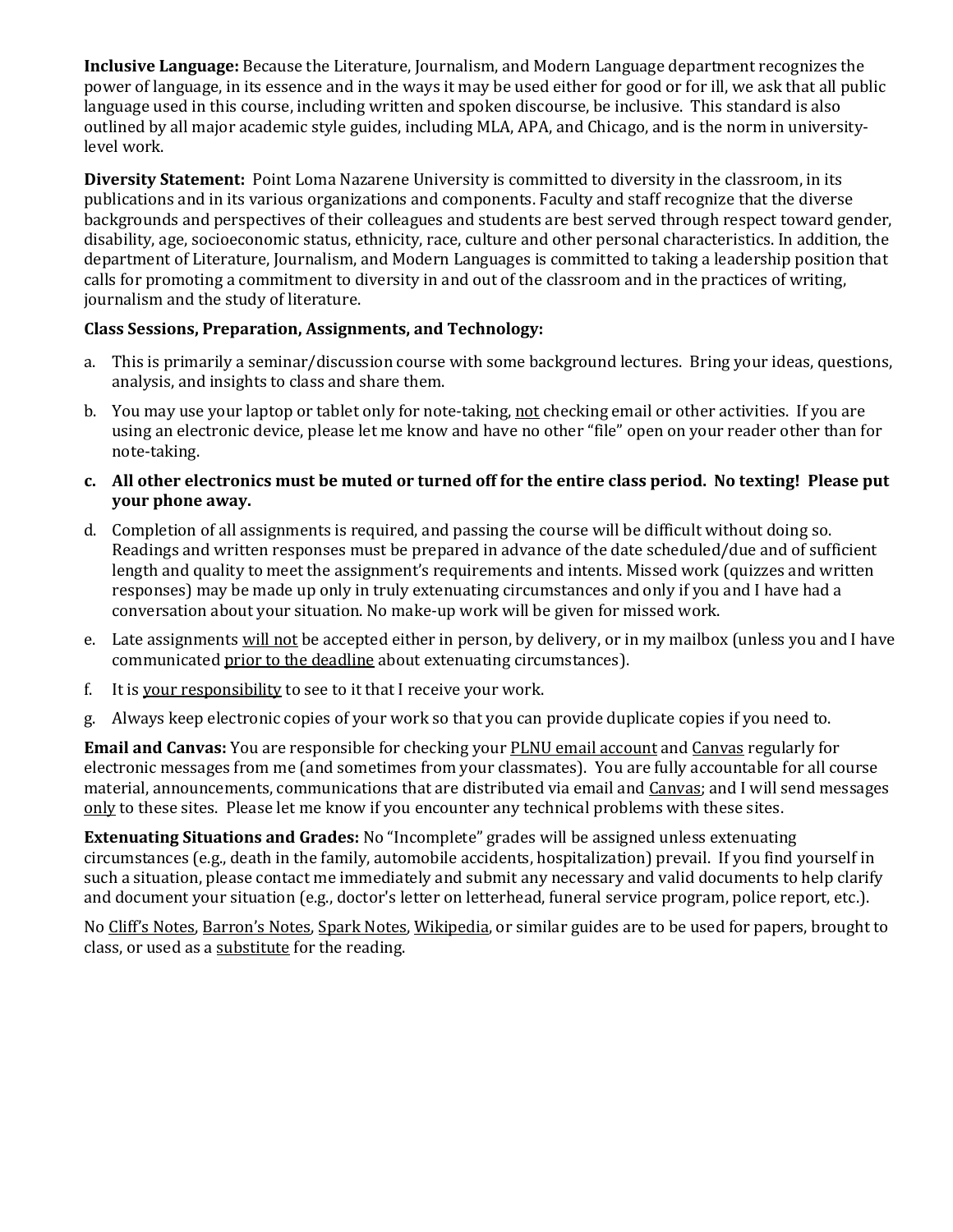### **Class Schedule - Complete all readings by the assigned day All readings except Margaret Cavendish's The Blazing World and those by John Milton are from the Broadview Anthology..**

| <b>DATE</b>       | <b>IN CLASS COVERAGE</b>                                                                                                                                                 | <b>WORK DUE</b>                         |
|-------------------|--------------------------------------------------------------------------------------------------------------------------------------------------------------------------|-----------------------------------------|
| Week 1            |                                                                                                                                                                          |                                         |
| Jan. 10           | Course Introduction; Seventeenth Century Backgrounds, Handout                                                                                                            |                                         |
| Week <sub>2</sub> |                                                                                                                                                                          |                                         |
| Jan. 15           | Francis Bacon: essays-"Of Truth" pp. 25-26, "Of Travel" pp. 33-39, "Of<br>Studies" pp. 45-46 (Both versions), Selections from Novum Organum, pp.<br>47-62.               | One Analysis due this week              |
| Jan. 17           | Bacon - The New Atlantis - on Canvas                                                                                                                                     |                                         |
| Week 3            |                                                                                                                                                                          |                                         |
| Jan. 22           | John Donne "Anniversary Poem," on Canvas<br>Satire II, pp. 120-122; Sonnets, pp. 123-125                                                                                 | One Analysis due this week              |
| Jan. 24           | Donne "Devotions upon Emergent Occasions" pp. 128-145                                                                                                                    |                                         |
| Week 4            |                                                                                                                                                                          |                                         |
| Jan. 29           | Aemilia Lanyer, pp. 76-96 and on Canvas                                                                                                                                  | One Analysis due this week              |
| Jan. 31           | Lady Mary Wroth, pp. 230-238; Elizabeth Clinton, pp. 183-187                                                                                                             |                                         |
| Week 5            |                                                                                                                                                                          |                                         |
| Feb. 5            | Rachel Speght, pp. 397-406; Bathsua Makin, pp. 424-433                                                                                                                   | One Analysis due this week              |
| Feb. 7            | Thomas Hobbes, pp. 239-top of 246; bottom of pp. 261-271                                                                                                                 |                                         |
| Week 6            |                                                                                                                                                                          |                                         |
| Feb. 12           | George Herbert pp. 363-379                                                                                                                                               | One Analysis due this week              |
| Feb. 14           | George Herbert, The Country Parson, on Canvas                                                                                                                            |                                         |
| Week 7            |                                                                                                                                                                          |                                         |
| Feb. 19           | Andrew Marvell, pp. 829-871                                                                                                                                              | One Analysis due this week              |
| Feb. 21           | Margaret Cavendish, A Description of the Blazing World, pp. 9-70                                                                                                         |                                         |
| Week 8            |                                                                                                                                                                          |                                         |
| Feb. 26           | A Description of the Blazing World, pp. 71-99                                                                                                                            | <b>Research Paper Prospectus</b><br>Due |
| Feb. 28           | A Description of the Blazing World, pp. 100-141                                                                                                                          |                                         |
| Mar. 4-8          | <b>Spring Break-No Classes</b>                                                                                                                                           |                                         |
| Week 9            |                                                                                                                                                                          |                                         |
| Mar. 12           | Margaret Fell pp. 704-712; John Bunyan pp. 953-964                                                                                                                       | One Analysis due this week              |
| Mar. 14           | Katherine Philips pp. 1008-1016; Aphra Behn pp. 1098-1110                                                                                                                |                                         |
| Week 10           |                                                                                                                                                                          |                                         |
| Mar. 19           | John Locke, pp. 1029-1035; Mary Astell, on Canvas                                                                                                                        |                                         |
| Mar. 21           | Project work for Live United: Unity in Faith, Science, & Practice                                                                                                        | <b>Live United Essay DUE</b>            |
| Week 11           |                                                                                                                                                                          |                                         |
| Mar. 26           | All Milton Works are from the Oxford edition.<br>Milton - Introduction, viv-xxx; "On the Morning of Christ's Nativity,"<br>pp.3-10; From Christian Doctrine, pp. 723-733 | One Analysis due this week              |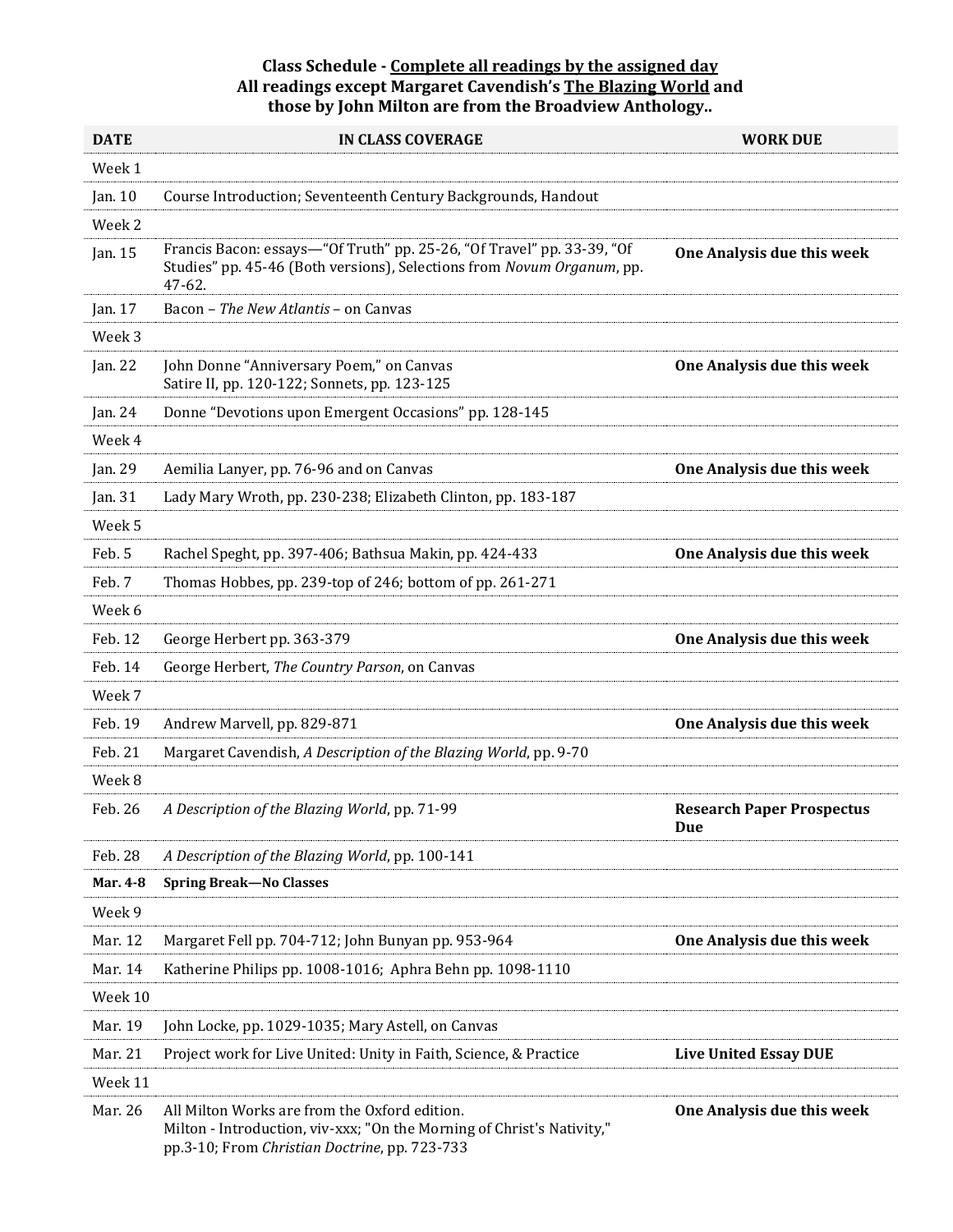|         | From the Schedule of Classes: "The published time for the final<br>examination is one of the considerations when enrolling for a course.<br>Students are expected to arrange their personal affairs to fit the<br>examination schedule." |                            |
|---------|------------------------------------------------------------------------------------------------------------------------------------------------------------------------------------------------------------------------------------------|----------------------------|
| May. 2  | Final Exam-Thursday, 10:30-1:00pm                                                                                                                                                                                                        | <b>Final Exam</b>          |
| Apr. 25 | <b>Research Paper Summaries presented in class</b>                                                                                                                                                                                       | <b>Research Paper DUE</b>  |
| Apr. 23 | Milton: Paradise Regained pp. 619-669                                                                                                                                                                                                    |                            |
| Week 15 |                                                                                                                                                                                                                                          |                            |
| Apr. 18 | <b>Easter Recess-No Classes</b>                                                                                                                                                                                                          |                            |
| Apr. 16 | Milton: Paradise Lost XI-XII pp. 580-618                                                                                                                                                                                                 | One Analysis due this week |
| Week 14 |                                                                                                                                                                                                                                          |                            |
| Apr. 11 | Milton: Paradise Lost IX-X pp. 523-580                                                                                                                                                                                                   |                            |
| Apr. 9  | Milton: <i>Paradise Lost VII</i> , VIII pp. 491-523                                                                                                                                                                                      | One Analysis due this week |
| Week 13 |                                                                                                                                                                                                                                          |                            |
| Apr. 4  | Milton: Paradise Lost V, VI pp. 446-491                                                                                                                                                                                                  |                            |
| Apr. 2  | Milton: <i>Paradise Lost III</i> , IV pp. 401-445                                                                                                                                                                                        | One Analysis due this week |
| Week 12 |                                                                                                                                                                                                                                          |                            |
| Mar. 28 | Milton: Paradise Lost I & II pp. 355-401                                                                                                                                                                                                 |                            |